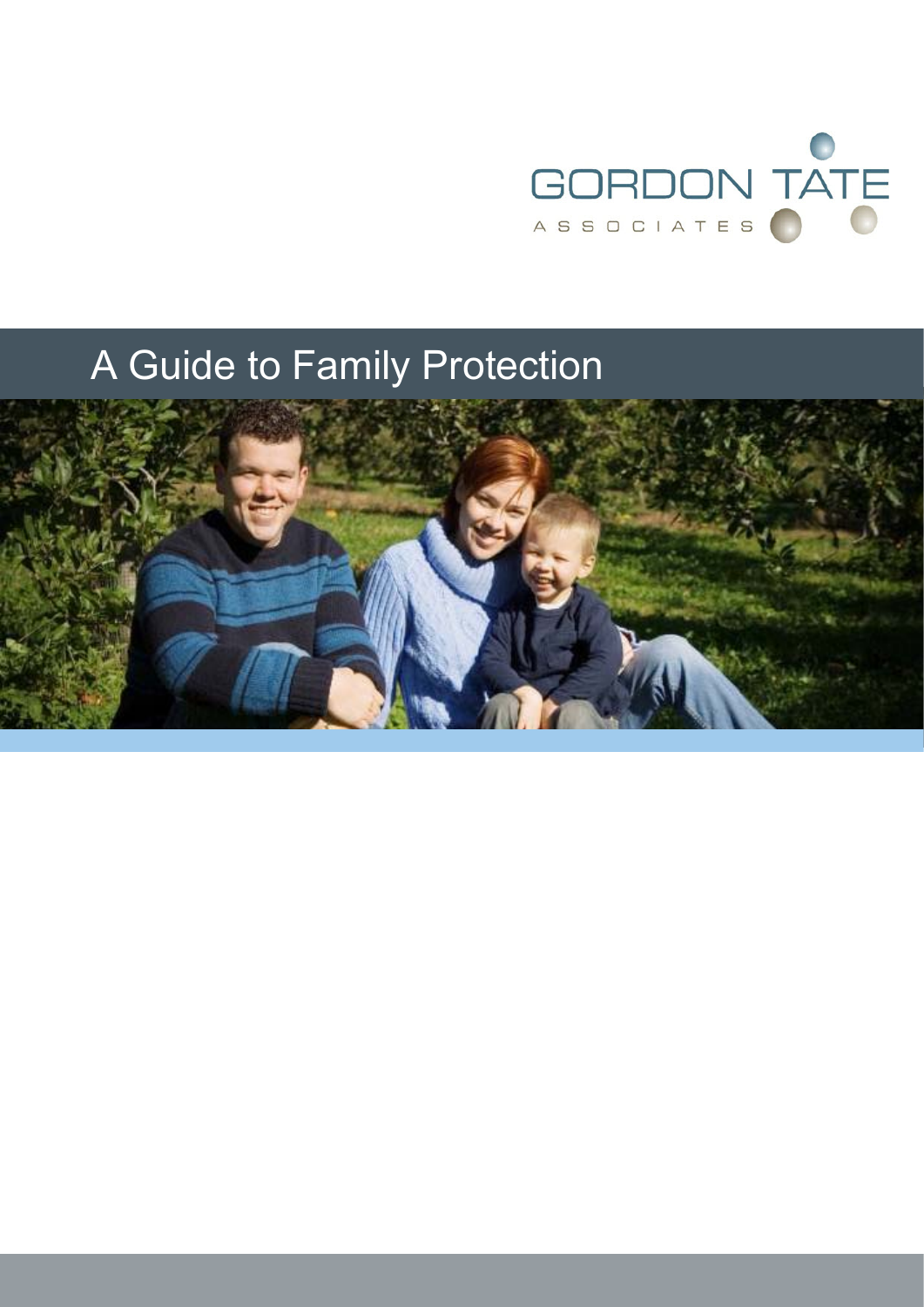## A Guide to Family Protection

**Prolonged ill‐health, disability and death are all major threats to a family's financial security.**

#### **Whilst these are not subjects that are particularly pleasant to think about, it is sensible to consider the following basic points.**

- Could your family cope without the financial security that your regular income gives them?
- What would be the likely financial effects of you suffering a long-term illness or disability?
- Bearing in mind the above, are you confident you have adequate protection?

It is important to review your insurance arrangements regularly. As circumstances change, so do your insurance needs. A change of house, an addition to the family, a change of job, redundancy or retirement, these are all factors which could influence your insurance needs.

The costs of each different type of insurance will also vary according to a number of factors such as your age, sex, occupation, period of cover and amount of cover.

#### **Life Assurance Cover**

It is possible to arrange life assurance to cover a whole variety of circumstances. In most instances, an individual (or a couple) should arrange life assurance for family protection purposes.

This will ensure that, in the event of death, the next of kin is provided with a cash lump sum or income to clear a mortgage, to meet any other bills that may arise and to cover day-to-day living expenses. Additionally, a life assurance policy can be used to fund inheritance tax liabilities.

There are two basic types of life assurance policy; one providing cover over a specified period of time -**Term assurance**, the other providing cover throughout the whole of life ‐ **Whole of Life assurance**.

A **Term assurance** policy will normally provide an amount of cover in the form of a lump sum or income benefit which is payable on death within a period that is determined at outset.

Term policies offering a lump sum benefit, can either be level or decreasing. A level policy simply means the sum assured remains ' level throughout the term of the policy. If you die on the first day of the policy, you get exactly the same sum as you would if you died near the end of the policy. A decreasing term assurance policy on the other hand, will pay out more at the beginning of the policy than it would at the end.

Term assurance and family income benefit policies have no element of saving and cannot therefore be surrendered to provide a cash lump sum. They are pure protection policies that pay out on death but lapse without value if death does not occur during the term of the policy. As a result, they are normally the cheapest form of life assurance.

We would recommend when considering Term Assurance that Critical Illness cover should also be considered.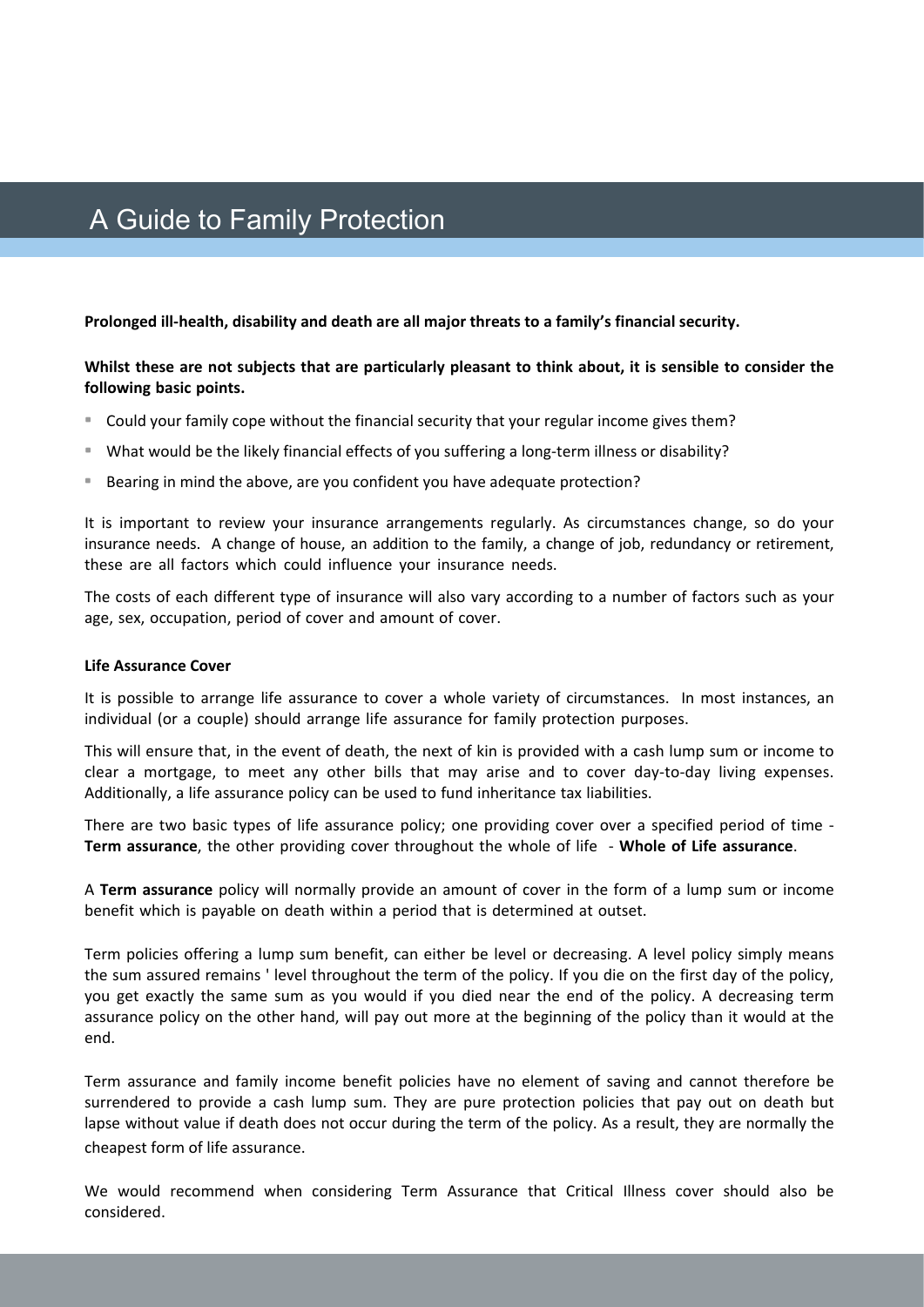**Whole of Life** assurance policies will provide a lump sum on death, whenever it occurs. Although the prime purpose is to provide life assurance cover, this type of policy also normally offers the potential for an investment return in later years once a surrender value has been established. In both cases, policies should normally be written under trust to ensure that the proceeds do not form part of the deceased's estate.

#### **Family Income Benefit**

Despite its name, this type of policy has nothing to do with State Benefits, but is an alternative to a term assurance policy. Instead of providing a single lump sum payment on death, it pays a regular income over a specified number of years following the death of the breadwinner to cover, for example, the period whilst the children are growing up. The level of income paid relates to the size of the premiums. Because the benefits from such policies are only payable for a certain term, premiums for such policies can be relatively cheap.

#### **Permanent Health Insurance**

Permanent Health Insurance (PHI) is also known as Income Protection Insurance (IPI). Its purpose is to provide financial protection for an individual and his or her family in the event of long‐term disability or incapacity due to accident or illness. The monthly income will normally come into payment after a predetermined deferred or waiting period has elapsed after the commencement of the period of incapacity. The income will normally be paid until the individual recovers sufficiently to resume work, retires or dies (whichever comes first).

Typically, the maximum level of income cover that an insurer is prepared to provide is up to 50% of an individual's income less any State Incapacity Benefit that would normally be payable. This restriction provides a financial incentive for the policyholders to go back to work, if possible. The definition of incapacity for the purposes of this form of insurance differs from one insurance company to another. The income benefit is free of tax, as long as the individual insured has paid the premiums. If an employer pays the premiums, then the benefit is immediately treated as taxable income.

#### **Private Medical Insurance**

The National Health Service (NHS) is normally an excellent provider of medical treatment for life threatening and emergency situations. However, it is a different matter with non‐life threatening medical conditions where there are often long waiting lists for treatment.

Private Medical Insurance was evolved to offer benefits to those people who do not wish to join a waiting list for treatment but would rather pay to have their conditions treated as quickly as possible.

It can, therefore, be a good complement to the NHS for those people who wish to have their medical conditions dealt with as a matter of urgency and who wish to select their own time for treatment.

Most providers of Private Medical Insurance policies offer a range of schemes, dependent on the size of premiums charged. These can include comprehensive cover for virtually all types of treatment with a wide choice of hospitals. Alternatively cheaper "budget" schemes may cover only a limited number of medical conditions, restrict the choice of hospitals available or even only pay the costs of treatment if NHS hospital waiting lists are longer than a predetermined period.

Schemes can be arranged to cover just one individual or the whole family, including children up to majority age.

Many employers provide private medical insurance cover as a benefit for their employees, negotiating lower premium rates for bulk policies.

#### **Critical Illness**

Critical Illness is a type of cover similar to whole or term life insurance, except that the sum assured is paid out following diagnosis of a life‐threatening illness e.g. cancer or heart disease, rather than on death.